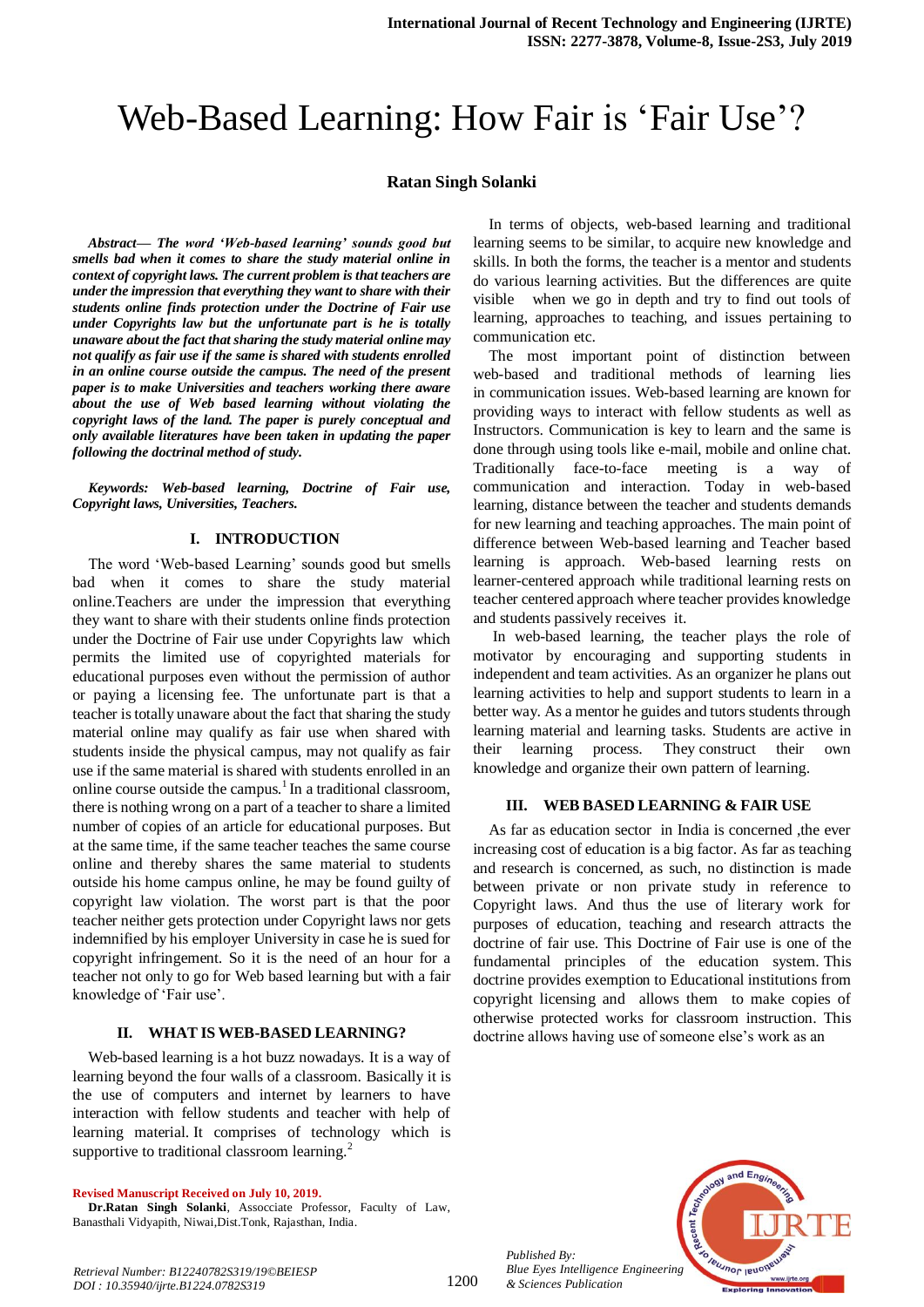exception in some fields including education sector. In absence of this doctrine, it may amount to violation of copyright laws. Conceptually, this doctrine helps in growth of creativity, which is basic purpose of law also. This doctrine in a way is foundation pillar of Copyright Law, drawing a line between a legitimate and illegitimate use. Perhaps this is the reason why this doctrine also enshrines in TRIPS (Trade Related Aspects of Intellectual Property Rights) by virtue of Article 13.<sup>3</sup>

In our country also, this doctrine of fair use is a fundamental part of Copyright laws but than also it is still unexplored. The Copyright Act provides for "fair dealing" or "statutory licensing". Sections 31, 32-A and 52 provide for compulsory or statutory licensing of certain literary, scientific or artistic works for instructional and certain other activities subject to reporting and royalty payment requirements.

## *A.Fair Use*

Fair use or doctrine of fair use is one of the fundamental concept of copyright laws which opines that it is a right of public to have a free use of portions of a copyrighted material under specified circumstances. Thus one can also say that it is copying of copyrighted material done in a limited way. As far as education sector is concerned, it is fair enough for a teacher to quote a short passage to illustrate or clarify someone's observations and off course it is not a violation of fair use. Even doing the photocopy of a book for the purposes of a classroom again is fair enough. This fair use rule gives recognition to the fact that society should also be benefited by virtue of this doctrine of fair use under copy right laws to meet the ends of educational purposes.<sup>4</sup>

## *B. Use of Copyrighted Material in Educational Institutions*

Universities and colleges are the main consumer of copyrighted materials. Whether it is a matter of translation or reproduction, or a matter of adaption or communication, they are masters of doing so. Seeing the importance of education and the needs of the students to get knowledge, information and to excel in the field of competition, this Doctrine of Fair use under Copyright law provides enough protection to educational institutions.

Section 52(1) (h)  $<sup>5</sup>$  while adhering to Doctrine of fair use</sup> very openly says that anything which is reproduced by a student or teacher during studies in an Educational institution does not amount to infringement of copyright. This provision does not stop here only, sub clause (g) of the same section further says that even if any matter which is not a copyrighted one, if published in a collection bonafidely for a teaching institution will also not amount to an infringement of Copyright, The present law on copyright in India do not provide expressly with the issue of photocopying of Copyrighted works for educational purpose. But the overall exception for educational sector is based on certain grounds and which is quite fair also..Education cannot be confined to the four walls of a class room, it has to come out of that so as to have interaction among students, among teachers and students and among teachers outside the class also. Again education is not a matter of a single classroom or a physical campus. Today's age is age of digitization and thus a due recognition has to be given to distance education as well as digital education.

# **IV. RESULTS & DISCUSSIONS**

In spite of green pastures in Web based learning, the darker side may not be ignored. In Web based learning also, the field is not free from challenges. The design and implementation of Web-based learning environment is itself a big challenge. It also includes the challenge of catering different needs of different students because of different learning style and preferred modality. Again to complement students from face to face learning to IT based learning is not a simple task. Motivation remains the key to drive students to use a new IT based environment.<sup>6</sup>

In teaching field, when we incorporate Web-based learning environments, it becomes necessary to give recognition to those factors also that may inhibit their effective use. In this IT based model of learning ,it is the student who bring a great diversity of experiences and expertise to an IT based learning environment and thus Instructors/teachers should have a sense of sensitivity towards the program and towards students as well and they should adapt those teaching programs which can cater the needs of all students. Giving a proper thought on all these things are definitely going to make the learning experience of students more better.

This E learning has come out with ocean of new opportunities in education sector whereby University or school education has crossed the barrier of rigidity and now the education has become more responsive to cater the need of students. At the same time there is always a possibility that E – environment may not be conducive for all the students all the time because of the diversity among the students in regard to different style of learning, modality preference and their techno savy expertise along with their overall student life experience. And so, to face the challenges in the field of E-learning, future technology shall be of such kind so as to develop that kind of teaching and learning which is a student centric one.

# **V. CONCLUSION**

It is the need of student as well as educational institutions in this digital age which has increased the use of the Web based learning. The blend of traditional education system with modern IT based system leaves an important and positive stamp on education of students. The more is usage of IT and more is the opportunity of Web based learning for students as well as teachers. At the same time, this Web based learning is also inviting the cases of copyright violations. The present copyright laws of India in context of fair dealing is having its own limitations and is thus confined in shell as compared to fair dealing laws of some other jurisdictions which are flexible in approach. It might be that the our law makers wanted to be more specific and certain regarding the provisions of copyright laws and that is why they opted for a conservative approach as reflected in Section 52 of The Indian Copyright Act.



*Published By:*

*& Sciences Publication*